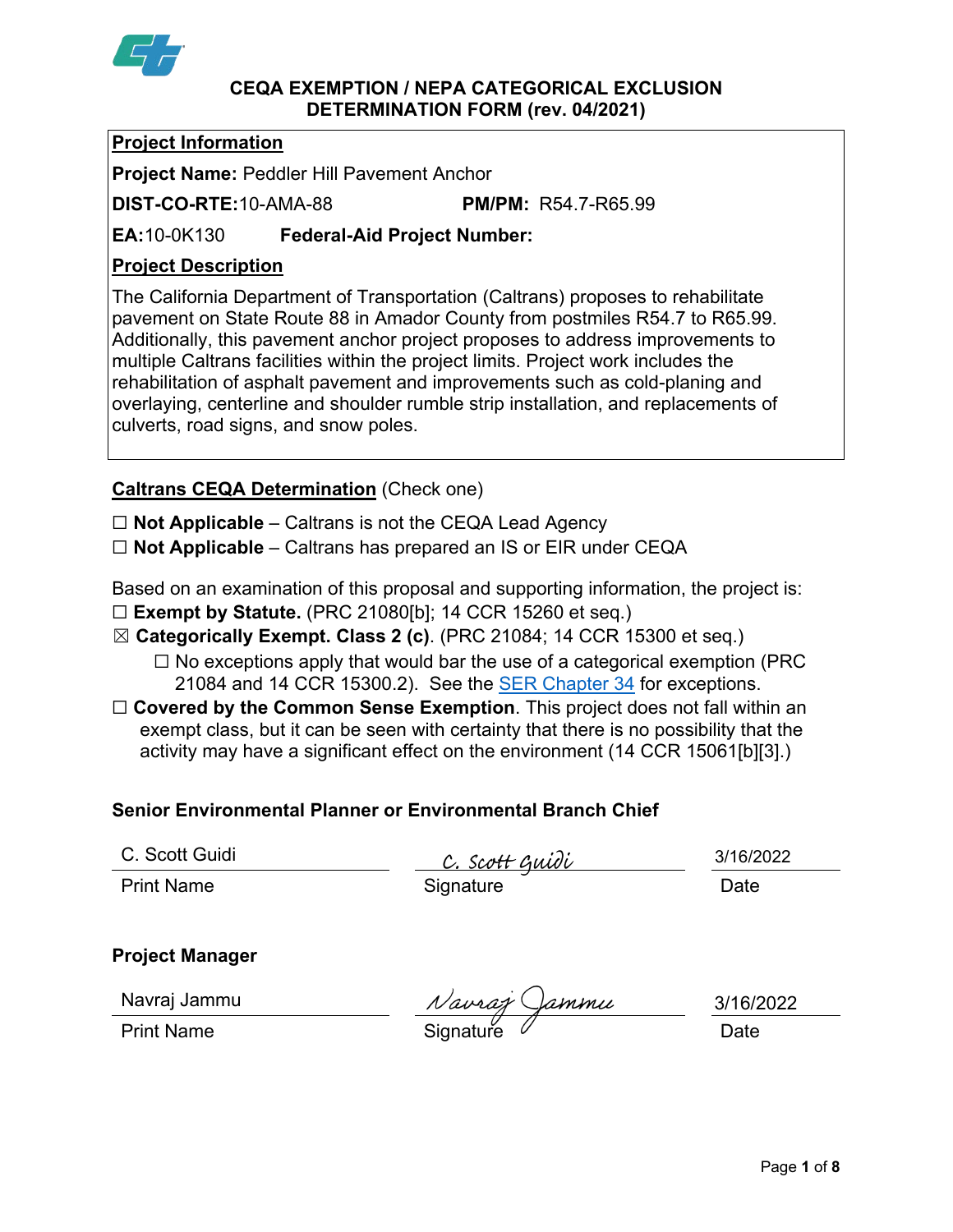

## **Caltrans NEPA Determination** (Check one)

## ☐ **Not Applicable**

Caltrans has determined that this project has no significant impacts on the environment as defined by NEPA, and that there are no unusual circumstances as described in 23 CFR 771.117(b). See [SER Chapter 30](https://dot.ca.gov/programs/environmental-analysis/standard-environmental-reference-ser/volume-1-guidance-for-compliance/ch-30-categorical-exclusions#exception) for unusual circumstances. As such, the project is categorically excluded from the requirements to prepare an EA or EIS under NEPA and is included under the following:

☒ **23 USC 326:** Caltrans has been assigned, and hereby certifies that it has carried out the responsibility to make this determination pursuant to 23 USC 326 and the Memorandum of Understanding dated April 18, 2019, executed between FHWA and Caltrans. Caltrans has determined that the project is a Categorical Exclusion under:

## ☒ **23 CFR 771.117(c): activity (c)(22)**

☐ **23 CFR 771.117(d): activity (d)(Enter activity number)** 

☐ **Activity Enter activity number listed in Appendix A of the MOU between FHWA and Caltrans** 

☐ **23 USC 327:** Based on an examination of this proposal and supporting information, Caltrans has determined that the project is a Categorical Exclusion under 23 USC 327. The environmental review, consultation, and any other actions required by applicable Federal environmental laws for this project are being, or have been, carried out by Caltrans pursuant to 23 USC 327 and the Memorandum of Understanding dated December 23, 2016 and executed by FHWA and Caltrans.

# **Senior Environmental Planner or Environmental Branch Chief**

|  |  |  | C. Scott Guidi |
|--|--|--|----------------|
|--|--|--|----------------|

<u>C. Scott Guidi</u> Print Name **Signature** Signature **Date** 

3/16/2022

# **Project Manager/ DLA Engineer**

| Navraj Jammu      | Navraz Jammu     | 3/16/2 |
|-------------------|------------------|--------|
| <b>Print Name</b> | Signature $\ell$ | Date   |

3/16/2022

**Date of Categorical Exclusion Checklist completion (if applicable):** N/A **Date of Environmental Commitment Record or equivalent:** 3/16/22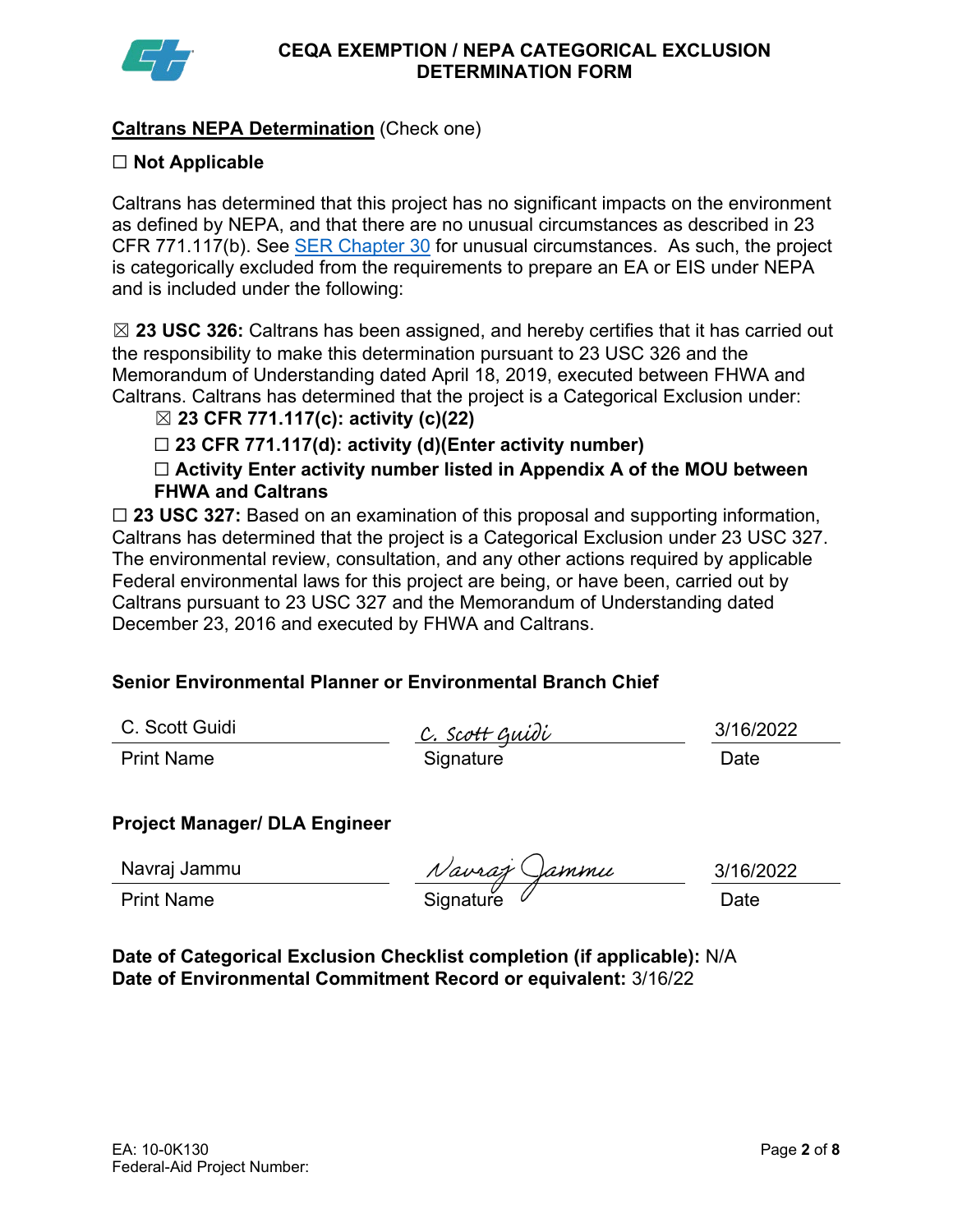

## **Continuation sheet:**

The purpose of this project is to help protect and preserve the pavement underlying structure, rehabilitate deteriorated asphalt pavement, and bring existing roadway facilities and deteriorated culverts to current standards.

The need of the project is to extend the service life of the existing pavement, reduce future maintenance costs, ensure proper drainage and protection of the highway, and address outdated roadway facilities.

Additional right of way and temporary construction easements are not required. All project work will remain within Caltrans' right of way. Project work would include work off the paved road, trenching, grading, drainage work, work in a channel, tree removal, vegetation removal, and night work may be required.

Environmental Provisions:

### **General**

The project is Categorically Exempt under the California Environmental Quality Act (CEQA) and Categorically Excluded under the National Environmental Policy Act (NEPA) unless: (1) The scope of the project changes to include additional activities or areas; or (2) There is unforeseen discovery of sensitive or cultural resources. Environmental reevaluation will be required if any one of 1 and 2 occurs.

#### **Air**

The project is exempt from all project-level conformity requirement per 40 CFR 93.126 under the project type "Pavement resurfacing/rehabilitation". The Transportation Air Quality Conformity Checklist was completed on January 11, 2021. The following Caltrans Standard Specifications will require the contractor to comply with the air pollution control rules, ordinances, regulations, and statues:

**AQ 1**- Caltrans Standard Specifications Section 14-9.02, Air Pollution Control **AQ 2**- Caltrans Standard Specifications Section 10-5, Dust Control

## **Biology**

The proposed project will include various construction activities that could cause temporary impacts to biological resources in and around the project area. The project has the potential to affect plants that may be used for nectar or as host plants for monarch butterflies on at least a temporary basis and may affect habitat potentially utilized by monarch butterflies. Additionally, the project contains habitat which could support nesting migratory birds or nesting raptors, tree-roosting bats, North American porcupines, or bumblebee hives. With the implementation of the below avoidance and minimization measures, no special-status wildlife or habitats will be affected therefore the proposed project will have no effect.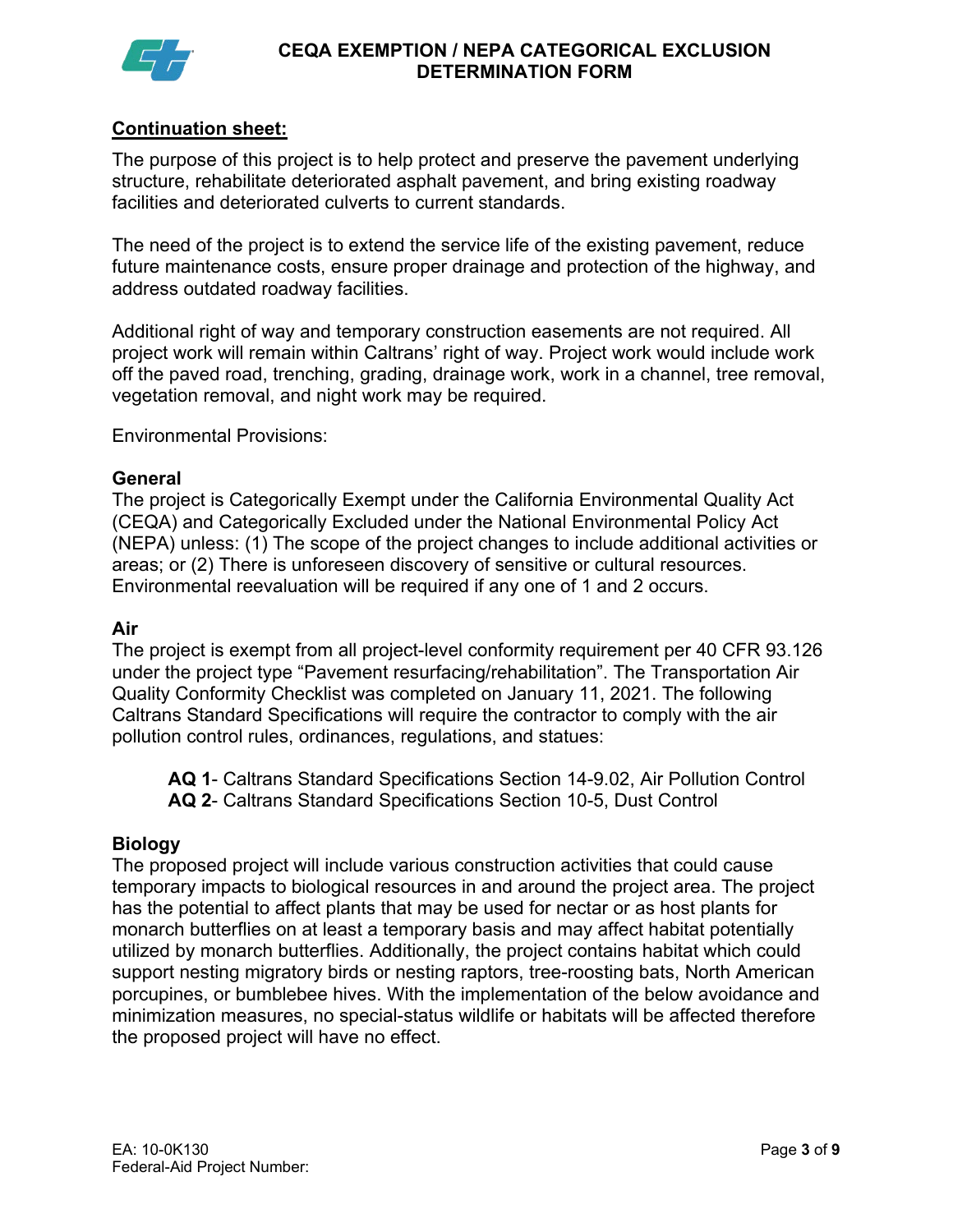

**BIO 1**- Pre-Construction Surveys – Special Status Plants

- No more than 24 hours prior to any ground disturbance in a given location, preconstruction surveys will be conducted by a California Department of Fish and Wildlife-approved biologist for sensitive plant species using California Department of Fish and Wildlife-approved survey protocols.
- Is sensitive plant species are detected within areas that will be disturbed by construction activities, then no work will take place at these locations until Caltrans has consulted with the California Department of Fish and Wildlife.
- New sightings of sensitive plant species shall be reported to the California Natural Diversity Database. A copy of the reporting form and a topographic map clearly marked with the location of where the sensitive plant species were observed should also be provided to the California Department of Fish and Wildlife.

**BIO 2:** Limit Vegetation Removal

- Clearing of herbaceous vegetation and/or trimming of woody vegetation may be required at some locations for culvert replacement activities. Vegetation removal shall be limited to the absolute minimum amount required for construction.

**BIO 3:** Restore/Revegetate Temporarily Affected Areas Onsite

Disturbed areas within the construction limits will be graded to minimize surface erosion and siltation into receiving waters. Disturbed areas will be recontoured to as close to pre-project condition as possible and will be stabilized as soon as feasible as (and no later than October 15th of each construction season) to avoid erosion during subsequent storms and runoff. Permanent erosion control seeding will be performed at all disturbed sites by hydroseeding over the course of construction as each site is completed, with all sites seeded by the completion of construction activities.

**BIO 4:** Equipment Staging in Weed Free Areas

Staging and storage of equipment should only be done in weed free areas. Infestations of noxious and/or highly invasive weeds will be identified during pre-construction surveys to determine if hand, mechanical, or chemical eradication treatments are feasible, or if it is feasible to designate these areas as excluded from contractor's use.

**BIO 5:** Weed Free Erosion Control and Revegetation Treatments

- To further minimize the risk of introducing additional non-native species into the area, only locally adapted plant species appropriate for the project area will be used in any erosion control or revegetation seed mix or stock. No dryfarmed straw will be used, and certified weed-free straw shall be required where erosion control straw is to be used. In addition, any hydroseed mulch used for any revegetation activities must also be certified weed-free.

**BIO 6:** Construction Site Best Management Practices:

During construction operations, stockpiling of construction materials, portable equipment, vehicles, and supplies will be restricted to the designated construction staging areas and all operations will be confined to the minimal area necessary.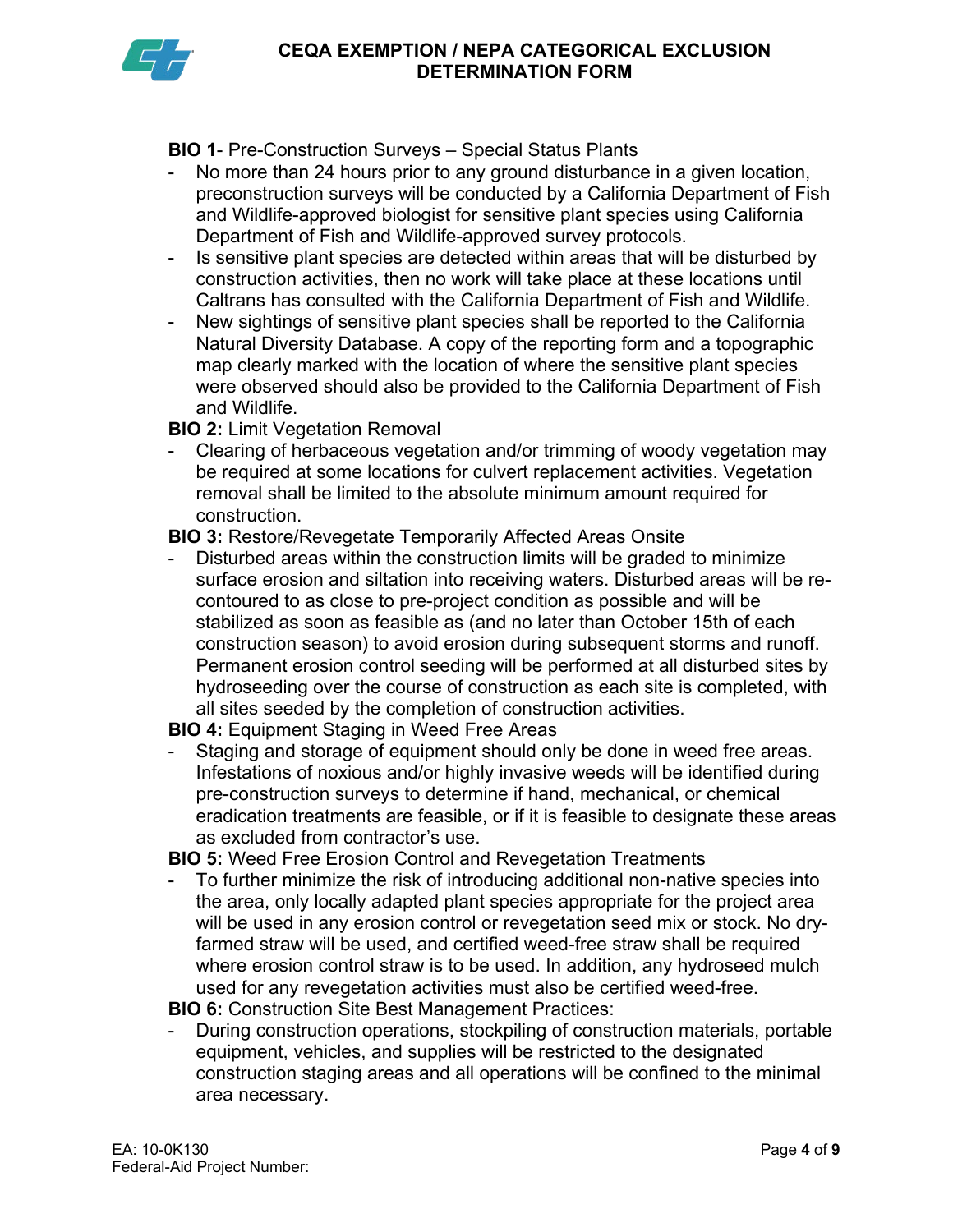

- Project-related vehicle traffic will be restricted to established roads and construction areas. Access roads will be constructed to the minimum amount necessary. Project vehicles will observe a 20-mile-per-hour speed limit while in the action area. Dust control measures will be implemented if necessary.
- Plastic mono-filament netting (erosion control matting) or similar material will not be used at the project site. Acceptable substitutes include coconut coir matting or tackified hydro-seeding compounds.
- Use of rodenticides and herbicides, including fumigation, the use of poison bait, or other means of poisoning nuisance animals in project areas shall be restricted.
- All food-related trash items such as wrappers, cans, bottles, and food scraps should be disposed of in securely closed containers and removed at least once a week from a construction or project site.
- No firearms shall be allowed on the project site.
- No pets, such as dogs or cats, should be permitted on the project site. **BIO 7:** Roosting Bat Avoidance – Pre-Construction Surveys
- A qualified biologist will be present during all construction-related activities that may affect treeroosting bats or their habitats. Prior to any tree removal activities, a focused survey for tree-roosting bats shall be conducted by a qualified biologist within 15 days prior to the beginning of project-related activities. If a lapse in project related work of 15 days or longer occurs, another survey and, if required, consultation with California Department of Fish and Wildlife will be required before the work can be reinitiated. Preconstruction surveys for tree-roosting bats shall be specified under Caltrans 2018 Standard Specification and/or Standard Special Provision 14-6.03A (Species Protection).

## **BIO 8**: Roosting Bat Avoidance – Avoid Active Roosts

- If active day roosts or maternity roosts are found, a protective no-work buffer of 50 feet will be established and Caltrans shall consult with California Department of Fish and Wildlife to comply with provisions of the Fish and Game Code of California. Protective buffers for tree-roosting bats shall be specified under Caltrans 2018 Standard Specification and/or Standard Special Provision 14-6.03A (Species Protection). No work will commence within the buffer until authorization is received from the Resident Engineer. If construction or other project related activities which may potentially cause roost destruction or roost abandonment, monitoring of the nest site by a qualified biologist will be required to ensure that protective radii are maintained.

# **BIO 9:** Nesting Bird Avoidance – Limited Operation Period

Performing ground disturbance, vegetation removal, or other construction activities within nesting bird habitat during the non-nesting season (between October 1st and January 31st) will not require pre-construction surveys or nesting bird avoidance measures.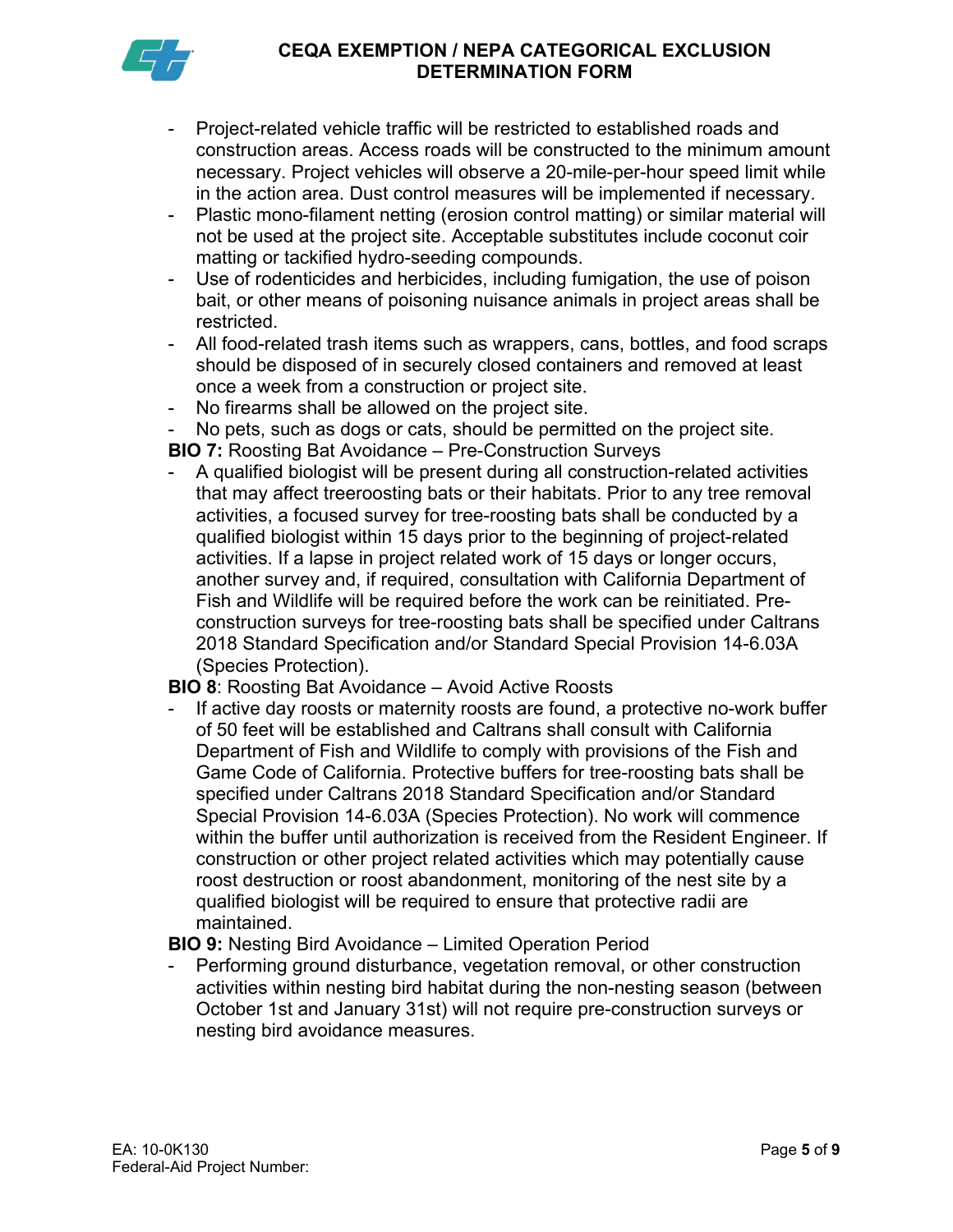

**BIO 10**: Nesting Bird Avoidance – Pre-Construction Surveys During Nesting Season

- If ground-disturbance, vegetation removal, or other construction activities are scheduled during the nesting season of protected raptors and migratory birds (February 1<sup>st</sup> to September 30th), a focused survey for active nests of such birds shall be conducted by a qualified biologist within 15 days prior to the beginning to project-related activities. If a lapse in project related work of 15 days or longer occurs, another survey and, if required, consultation with United States Fish and Wildlife Service and California Department of Fish and Wildlife will be required before the work can be reinitiated. Pre-construction surveys for nesting migratory birds and raptors shall be specified under Caltrans 2018 Standard Specification and/or Standard Special Provision 14- 6.03A (Species Protection) and/or 14- 6.03(B) (Bird Protection).

**BIO 11**: Nesting Bird Avoidance – Avoid Active Nests

- If active nests are found, a protective no-work buffer will be established (Table 7) and Caltrans shall consult with United States Fish and Wildlife Service regarding appropriate action to comply with the Migratory Bird Treaty Act of 1918 and with California Department of Fish and Wildlife to comply with provisions of the Fish and Game Code of California.
- If nesting migratory birds or nesting raptors are detected by the Designated Biologist during the pre-construction survey, the appropriate no-work buffer will need be established around the nest. No work will commence within the buffer until authorization is received from the Resident Engineer.
- Appropriate no-work protective buffer distances shall be implemented for raptors and other migratory birds.
- Stop all work within a radius of 300 feet for raptors and 100 feet for other migratory birds nest.
- Protective buffer radii for nesting migratory birds and raptors shall be specified under
- Caltrans 2018 Standard Specification and/or Standard Special Provision 14- 6.03A (Species Protection) and/or 14-6.03(B) (Bird Protection).
- If construction or other project related activities which may potentially cause nest destruction, nest abandonment or forced fledging of migratory birds are necessary, monitoring of the nest site by a qualified biologist will be required to ensure that protective radii are maintained.

**BIO 12:** Bumblebee Hive Avoidance – Pre-Construction Surveys

- A qualified biologist will be present during all construction-related activities that may affect bumblebee hives. Prior to any ground-breaking activities, a focused survey for bumblebee hives shall be conducted by a qualified biologist within 7 days prior to the beginning to project-related activities. Preconstruction surveys for bumblebee hives shall be specified under Caltrans 2018 Standard Specification and/or Standard Special Provision 14-6.03A (Species Protection).

**BIO 13:** Bumblebee Hive Avoidance – Avoid Active Hives

- If active bumblebee hives found, a protective no-work buffer of 20 feet will be established and Caltrans shall consult with California Department of Fish and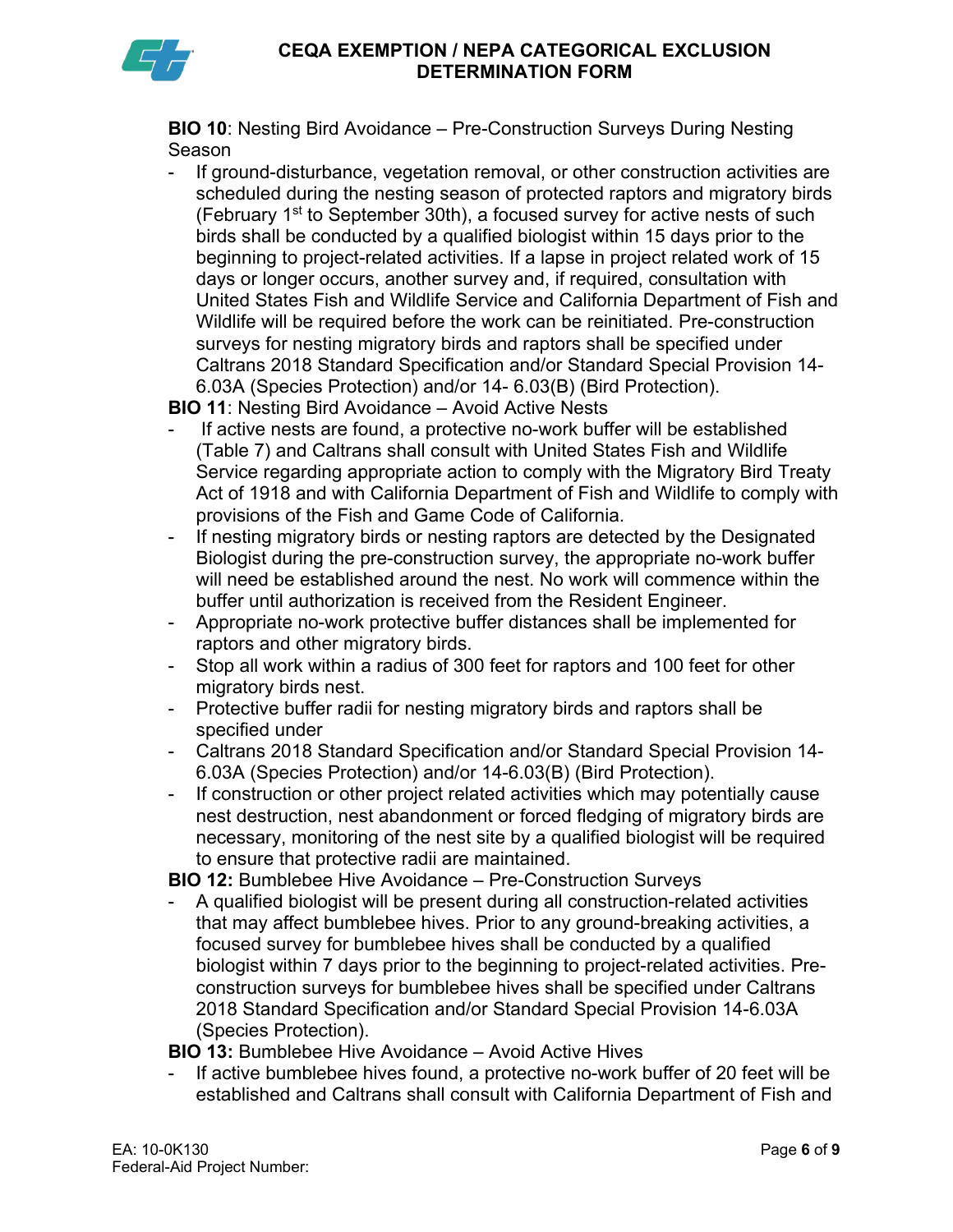

Wildlife to comply with provisions of the Fish and Game Code of California. Protective buffers for bumblebee hives shall be specified under Caltrans 2018 Standard Specification and/or Standard Special Provision 14-6.03A (Species Protection). No work will commence within the buffer until authorization is received from the Resident Engineer. If construction or other project related activities which may potentially cause hive destruction or hive abandonment, monitoring of the hive site by a qualified biologist will be required to ensure that protective radii are maintained.

## **BIO 14:** North American Porcupine – Pre-Construction Surveys

- A qualified biologist will be present during all construction-related activities that may affect tree-roosting bats or their habitats. Prior to any tree removal activities, a focused survey for North American Porcupine dens shall be conducted by a qualified biologist within 15 days prior to the beginning of project-related activities. If a lapse in project related work of 15 days or longer occurs, another survey and, if required, consultation with California Department of Fish and Wildlife will be required before the work can be reinitiated. Preconstruction surveys for tree-roosting bats shall be specified under Caltrans 2018 Standard Specification and/or Standard Special Provision 14-6.03A (Species Protection).

#### **Climate Change and Greenhouse Gas**

The following measures will also be implemented in the project to reduce GHG emissions and potential climate change impacts from the project.

**GHG 1-** Maintain equipment in proper tune and working condition.

**GHG 2-** Right size equipment for the job.

**GHG 3-** Roadside signs will use reflective sign materials illuminated by headlights rather than electric lights.

**GHG 4-** Warm mix asphalt will be used, instead of hot mix asphalt, in order to reduce petroleum fumes during production, transportation, and construction. Warm mix asphalt technology is warranted for this project due to the long hauling distance and to reduce GHG emissions.

**NQ 4-** Turn off idling equipment when not in use. Reduces vehicle emissions.

#### **Cultural**

The project has a determination under Section 106 of the National Historic Preservation Act of No Historic Properties Affected. The proposed project will not directly or indirectly affect any known archaeological resources. Therefore, the proposed project is exempt from further cultural review.

## **Executive order 12898 (Environmental Justice)**

No minority or low-income populations that will be adversely affected by the proposed project have been identified. Therefore, this project is not subject to the provisions of Executive Order 12898.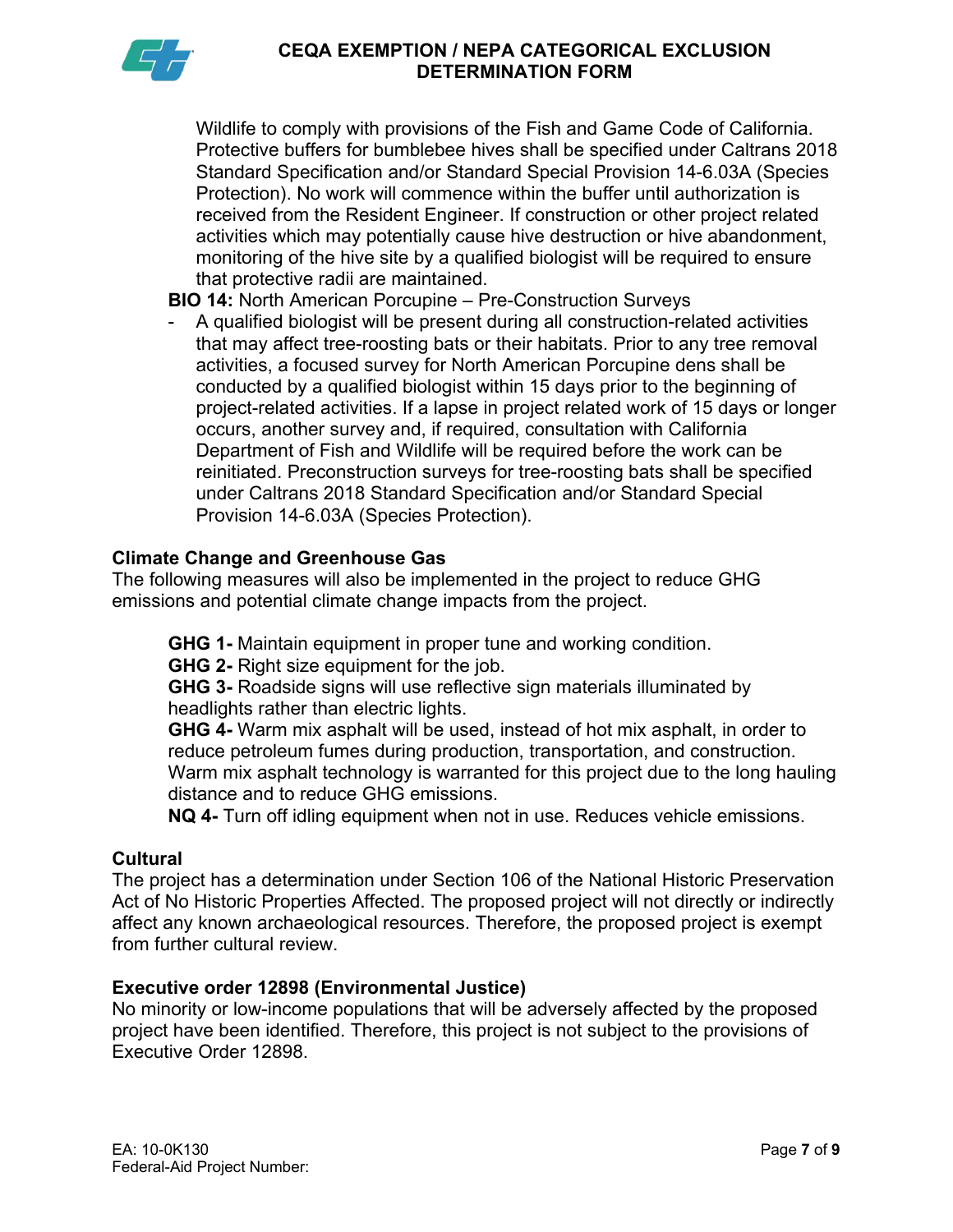

## **Floodplains**

The project is not located within a 100-year base floodplain.

### **Hazardous Waste**

The project will have no adverse hazardous waste impacts; however, during construction, the project should comply with Caltrans Standard Specifications regarding the handling of hazardous materials.

**HW 1-** The Caltrans Standard Special Provision pertaining to Earth Material Containing Lead, 7-1.02K(6)(j)(iii), shall be added to the construction contract. A lead compliance plan is required and all soil must remain on site. **HW 2-** Replacing guardrail or signage may require disposal of Treated Wood Waste. The Caltrans Standard Special Provision, 14-11.14, shall be added to the construction contract.

**HW 3-** If the traffic striping or pavement markings are ground out separately, then the Caltrans Standard Special Provision 14-11.12 shall be added to the construction contract. The Contractor shall implement a lead compliance plan and manage the removed striping/pavement markings as a hazardous waste.

### **Noise**

The project will have no adverse noise impacts; however, during construction, the project should comply with Caltrans Standard Specifications regarding construction noise.

**NQ 1-** Caltrans Standard Special Provision 14-8.02, Noise Control, which states construction noise resulting from work activities should not exceed 86 Dba at 50 feet from the job site from 9:00 pm to 6:00 am.

**NQ 2-** Equip an internal combustion engine with the manufacturer-recommended muffler. Do not operate an internal combustion engine on the job site without the appropriate muffler.

#### **Water**

The project will have no adverse effect on Water Quality. In order to eliminate or minimize any potential impacts to the environment, the following measures will be implemented:

-If the project disturbs one acre or more of soil:

1.A Notification of Intent (NOI) is to be submitted to the appropriate Regional Water Quality Control Board at least 30 days before the start of construction.

2.A Stormwater Pollution Prevention Plan (SWPPP) is to be prepared and implemented during construction to the satisfaction of the Resident Engineer.

3.A Notice of Termination (NOT) shall be submitted to the Regional Board upon completion of construction and site stabilization. A project will be